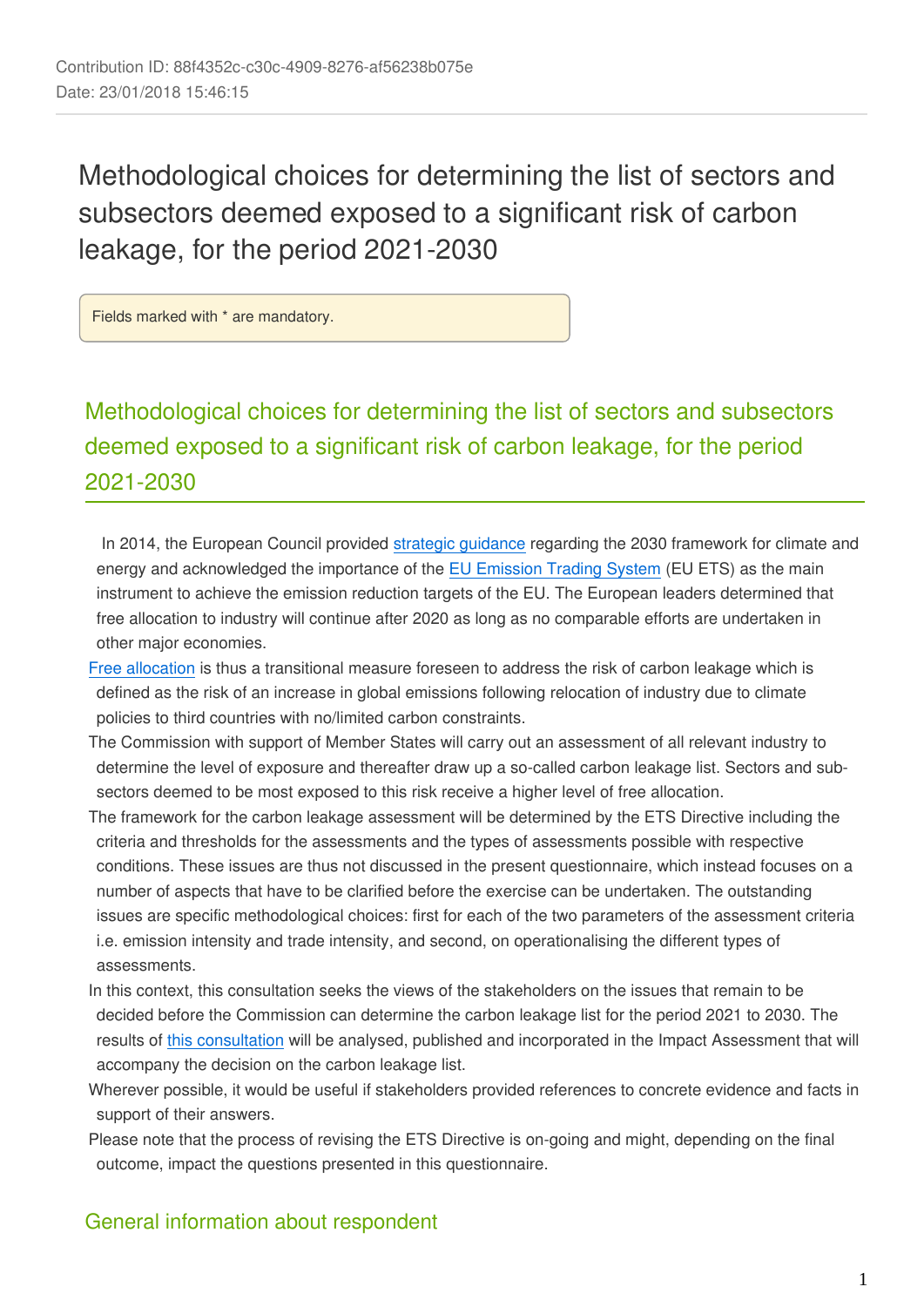### **\***Please choose your profile:

Non-governmental organisation

**\***Please give your name if replying as an individual/private person, otherwise give the name of your organisation:

*Text of 3 to 200 characters will be accepted*

Sandbag Climate Campaign

If your organisation is registered in the [Transparency Register,](http://ec.europa.eu/transparencyregister/public/homePage.do?locale=en) please give your Register ID number:

*20 character(s) maximum*

94944179052-82

If your organisation is not registered, you can [register now](http://ec.europa.eu/transparencyregister/public/ri/registering.do?locale=en). Please note that contributions from respondents who choose not to register will be processed as a separate category 'non-registered organisations/business'.

Please enter your contact details (address, email):

*500 character(s) maximum*

Rue de la Science 23 1040 Brussels

info@sandbag.org.uk

### **\***Please give your country of residence/establishment:

**Belgium** 

**\***Please indicate your preference for the publication of your response on the Commission's website: (Please note that regardless of the option chosen, your contribution may be subject to a request for access to documents under [Regulation 1049/2001](http://eur-lex.europa.eu/legal-content/EN/TXT/?uri=CELEX:32001R1049) on public access to European Parliament, Council and Commission documents. In this case the request will be assessed against the conditions set out in the Regulation and in accordance with applicable [data protection rules.](http://ec.europa.eu/justice/data-protection/))

**O** Under the name given:

I consent to publication of all information in my contribution and I declare that none of it is subject to copyright restrictions that prevent publication

**C** Anonymously:

I consent to publication of all information in my contribution and I declare that none of it is subject to copyright restrictions that prevent publication

## I. General questions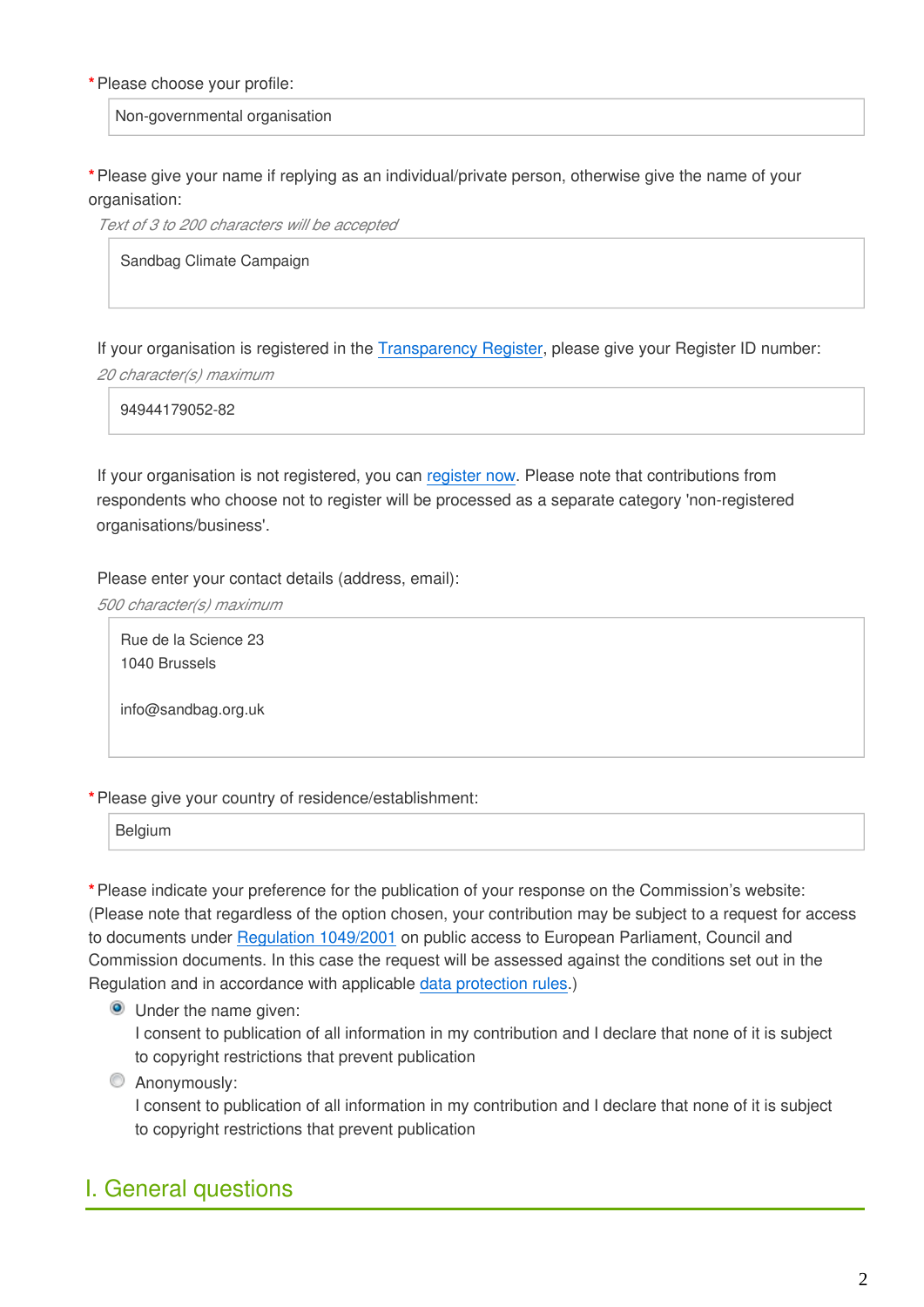### *This section includes general questions related to the carbon leakage list and free allocation.*

Phase 3 of the EU Emission Trading System covers the period from 2013 until 2020 included and is governed by harmonised [free allocation rules](https://ec.europa.eu/clima/policies/ets/allowances_en) and an [EU-wide limit on total emissions,](https://ec.europa.eu/clima/policies/ets/cap_en) as well as specific rules on addressing the risk of carbon leakage. What is your perception of the evolution of the risk of carbon leakage since the beginning of phase 3 of the EU Emission Trading System in 2013?

- **O** Increased risk
- **C** Decreased risk
- No significant change
- I don't know

If you wish, please motivate your answer:

#### *1000 character(s) maximum*

The risk has remained the same or even decreased since 2013, due to:

1) Increased global action, with 197 countries representing over 95% of global emissions (80% excluding the US) committed to emission reductions under the Paris Agreement. The ambition cycle should lead to increased, converging efforts over time. Carbon pricing is also spreading, with several regions applying higher prices than the EU.

2) Continued high levels of free allocation. Although we expect the CSCF to lead to a cumulative deficit for several (but not all) exposed sectors in phase 3, most of them received sufficient surplus allocations in phase 2 and credit entitlements to cover the projected shortfall. For both phases combined, we expect a cumulative surplus for the cement & lime, iron & steel, chemicals, pulp & paper and glass sectors, and a limited (<10%) deficit for coke ovens, mineral oil and non-ferrous metals.

3) A persistent low carbon price, which further limits the risk of carbon leakage.

The carbon leakage list and the higher level of free allocation granted to relevant sectors and sub-sectors because of it, has been in place throughout phase 3 of the ETS. Please share your views on your administrative experience with the system, in particular whether you see scope for reducing administrative burden and/or simplification:

*1000 character(s) maximum*

As a non-governmental organization, we don't have any direct experience with the administrative burden of the carbon leakage, and how it could be simplified. In any case, any administrative simplification should only be considered to the extent that it does not endanger the robustness or fairness of the carbon leakage assessment framework.

Both the inputs for as well as the results of the carbon leakage assessment should be made publicly available to increase transparency and allow for public scrutiny.

# II. Methodological choices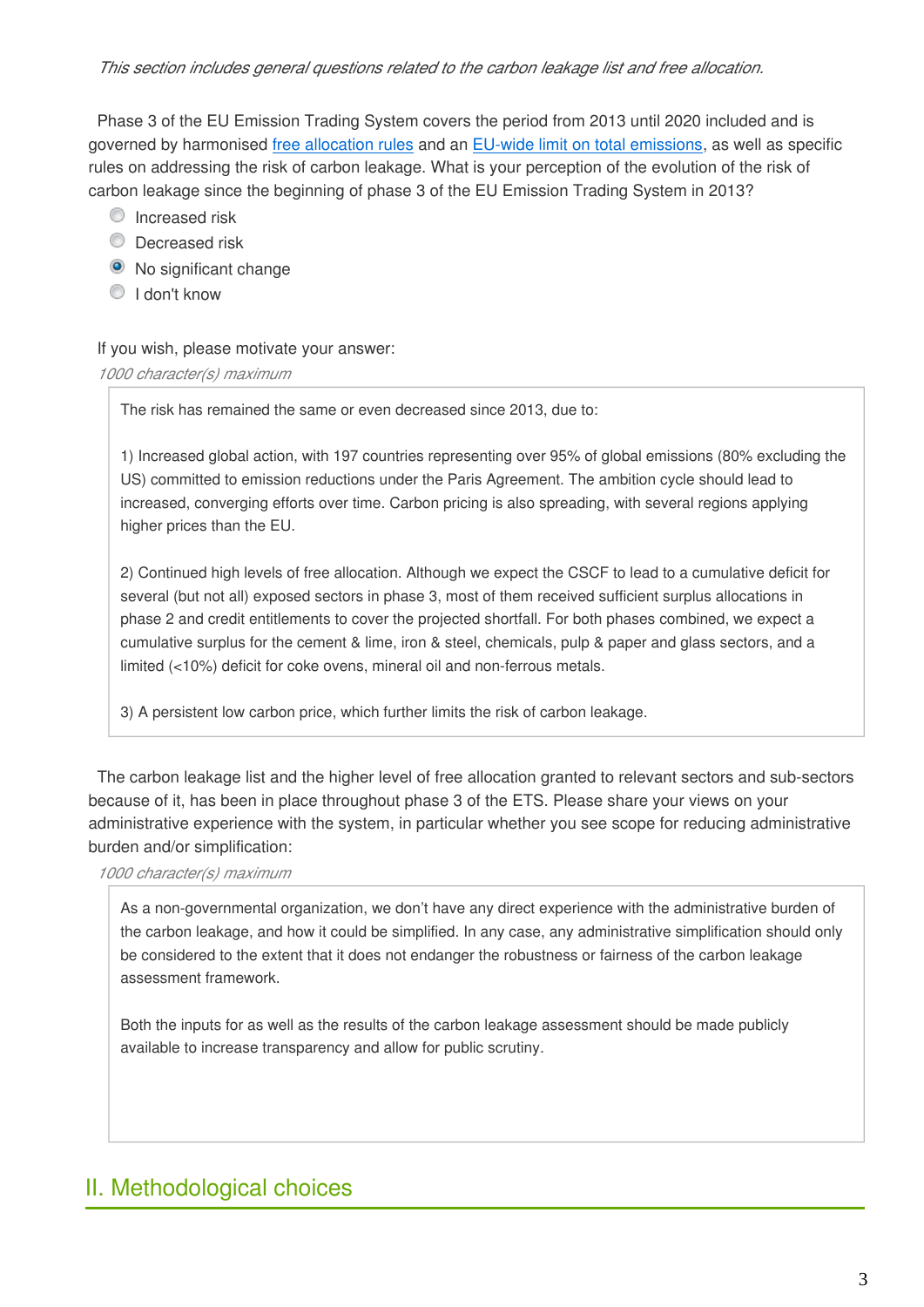*Please bear in mind that the main elements and criteria of the assessment to determine the carbon leakage list are foreseen in the provisions of the [EU ETS Directive](http://eur-lex.europa.eu/legal-content/EN/TXT/?uri=CELEX:02003L0087-20140430). There are only certain methodological aspects left to be decided and they are the subject of this part of the consultation. In order to maximise the impact of the views expressed, you are therefore strongly encouraged to address the questions below while keeping in mind the aspects which are already decided on, as explained in the introductory part of this consultation.*

The emission intensity of a sector is part of the criteria for assessing its exposure to carbon leakage risk. The emission intensity takes into account both direct and indirect emissions. To calculate the indirect emissions (emissions linked to the electricity consumed by the sector), electricity consumption needs to be converted into emissions by using an electricity emission factor representing the emission intensity of the electricity generation. Please share your views on the electricity emission factor to be used (In this case, electricity emission factors can either refer to average values or marginal values. The average value refers to the amount of emissions relative to the electricity produced taking into account all the different emission intensities (linked to fuel used). The marginal value reflects the incremental change in CO2 emissions linked to the last unit of electricity consumed and differs from the average values due to the heterogeneous structure of the electricity production (certain power plants producing base load and others peak load.)):

- average value EU average emission intensity derived from electricity generated from the total fuel mix that includes all sources of energy in Europe
- $\degree$  average value EU average emission intensity derived from electricity generated from fossil fuel
- $\bullet$  marginal value marginal emission factor for the electricity generation determined by the specific CO2 emissions of the 'last kWh electricity consumed'

### If you wish, please motivate your answer:

*1000 character(s) maximum*

Option 2 fails to reflect the downward impact of renewable generation on wholesale electricity prices. It would also be inconsistent as it excludes low carbon baseload units but includes carbon-intensive baseload units (lignite).

An accurate approach under option 3 would be extremely complicated, and the required data (price-setting unit on an hourly basis) is not available.

Furthermore, the revised ETS directive no longer refers to carbon cost but to emission intensity as a criterion to determine the carbon leakage risk. The average carbon intensity of the electricity consumed is the best indicator to reflect this principle.

Finally, given the expected expansion of renewables and phase-out of carbon intensive generation units (due to an increased carbon price and/or complementary policies), the marginal emission intensity for 2021- 2030 will decrease over time, moving it closer to the average intensity value as calculated based on recent years.

In your view, how would you assess international climate policy and action in 2018 compared to 2013, in particular in light of the Paris Agreement?

- Significant progress
- Some progress
- C No progress
- <sup>O</sup> I don't know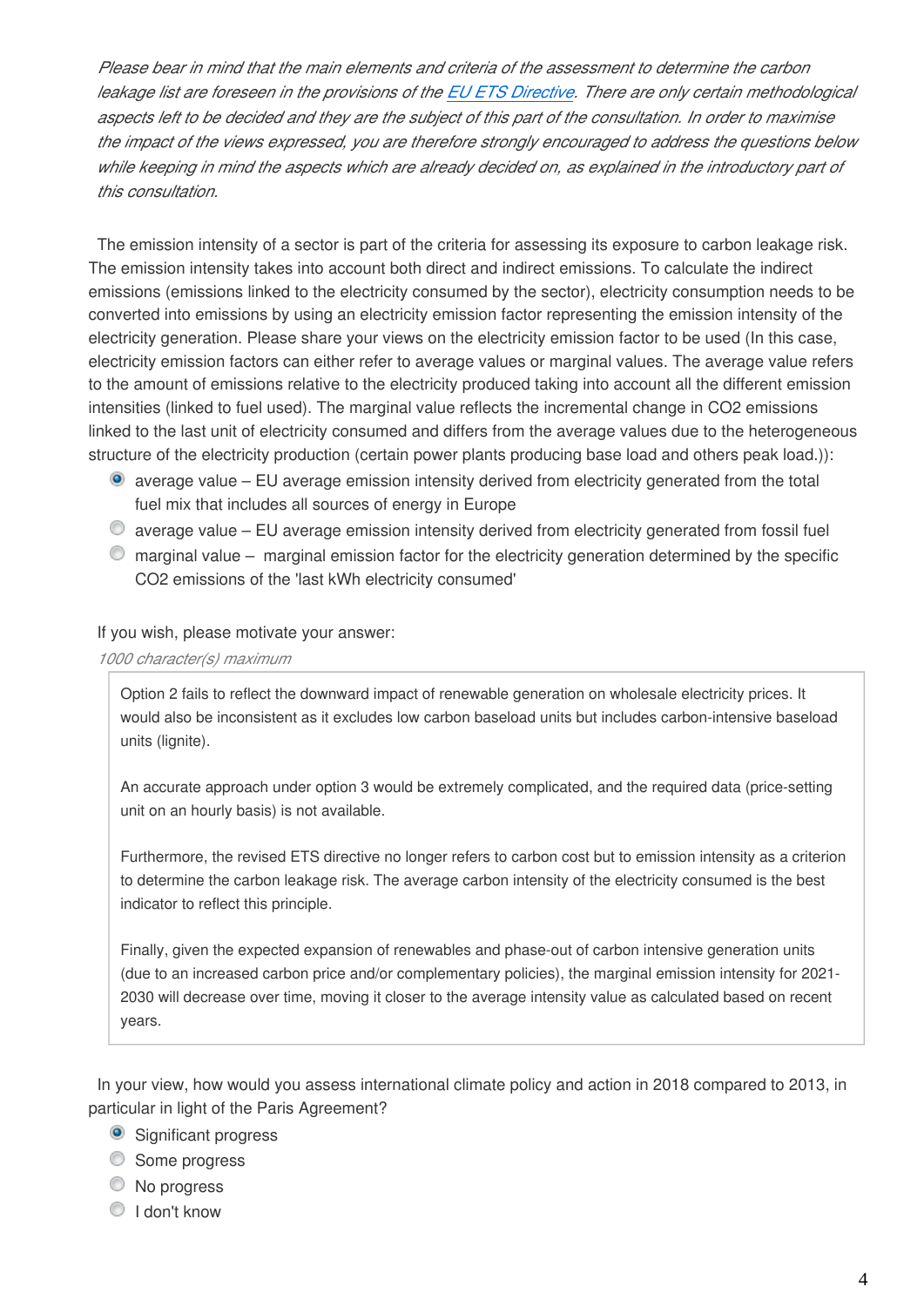Assessing the exposure of a sector to the risk of carbon leakage includes calculating the trade intensity of the sector. In this context, it would be useful to have a reflection on whether climate policies in countries outside the EU can be considered comparable with the EU ETS at this stage since carbon leakage can by definition only occur when production moves to areas with less strict climate policies than the EU. Do you consider that countries or regions outside the EU have climate/energy policies that can be considered comparable with the EU ETS?

Please explain following the guiding sub-questions below.

- 1. Which countries or regions do you consider to have comparable policies to the EU ETS?
- 2. Which elements of climate/energy policies worldwide should be considered in determining the comparability to the EU ETS?
- 3. Which elements of climate/energy policies worldwide would you find more or less ambitious than the EU ETS?
- 4. What do you think is the optimal way to reflect developments in climate policies in countries and regions outside of the EU in view of the facilitative dialogue and the global stocktake mechanisms foreseen under the Paris Agreement, as well as other relevant initiatives (e.g Action agenda)?

### *2000 character(s) maximum*

For many industries, competitiveness is determined by more important factors than carbon prices, for which no mechanisms are in place to bridge (often significant) differences with non-EU regions. Whereas we understand the need to address significant differences in carbon constraints, we see no justification for full compensation in case of minor differences. The Commission should therefore take into account policies that are overall comparable - even if specific design elements are not 100% identical to the EU ETS.

The following elements are relevant to assess comparability:

- the scope and legal nature (direct or indirect mandatory coverage of industrial sectors)
- the overall ambition level (with the carbon price and/or quantified targets as indicators);
- measures in place to shield industries from the resulting costs (e.g. allocation rules);
- the emission-intensity performance of industry.

We consider the Swiss ETS, the systems under the WCI and the South Korean ETS to be overall comparable or even more ambitious (in terms of carbon price), although there are sectoral differences when comparing allocation rules (e.g. not all sectors are covered by comparable benchmarks). The mandatory energy efficiency benchmarks in Japan are partially comparable. The launch of the national ETS in China is a promising development, but more clarity on its design is needed for a final assessment.

Trade flows to and from countries/regions with comparable climate policies should be excluded from the trade intensity parameter (or discounted in case of partially comparable policies). Exports to countries with lower sector emissions intensity should also be excluded. To prevent new distortions, the EU should coordinate the phase out of free allocation for impacted sectors with other regions. In view of future reform, Border Adjustment Measures would allow for a better, tailor-made alternative to account for efforts outside the EU.

In your view, how would you assess the improvement of carbon emission intensities in production in manufacturing industry, in the EU compared to worldwide, including as regards the evolution of low-carbon investments and innovation?

- More progress in the EU compared to worldwide
- Less progress in the EU compared to worldwide
- Same level of progress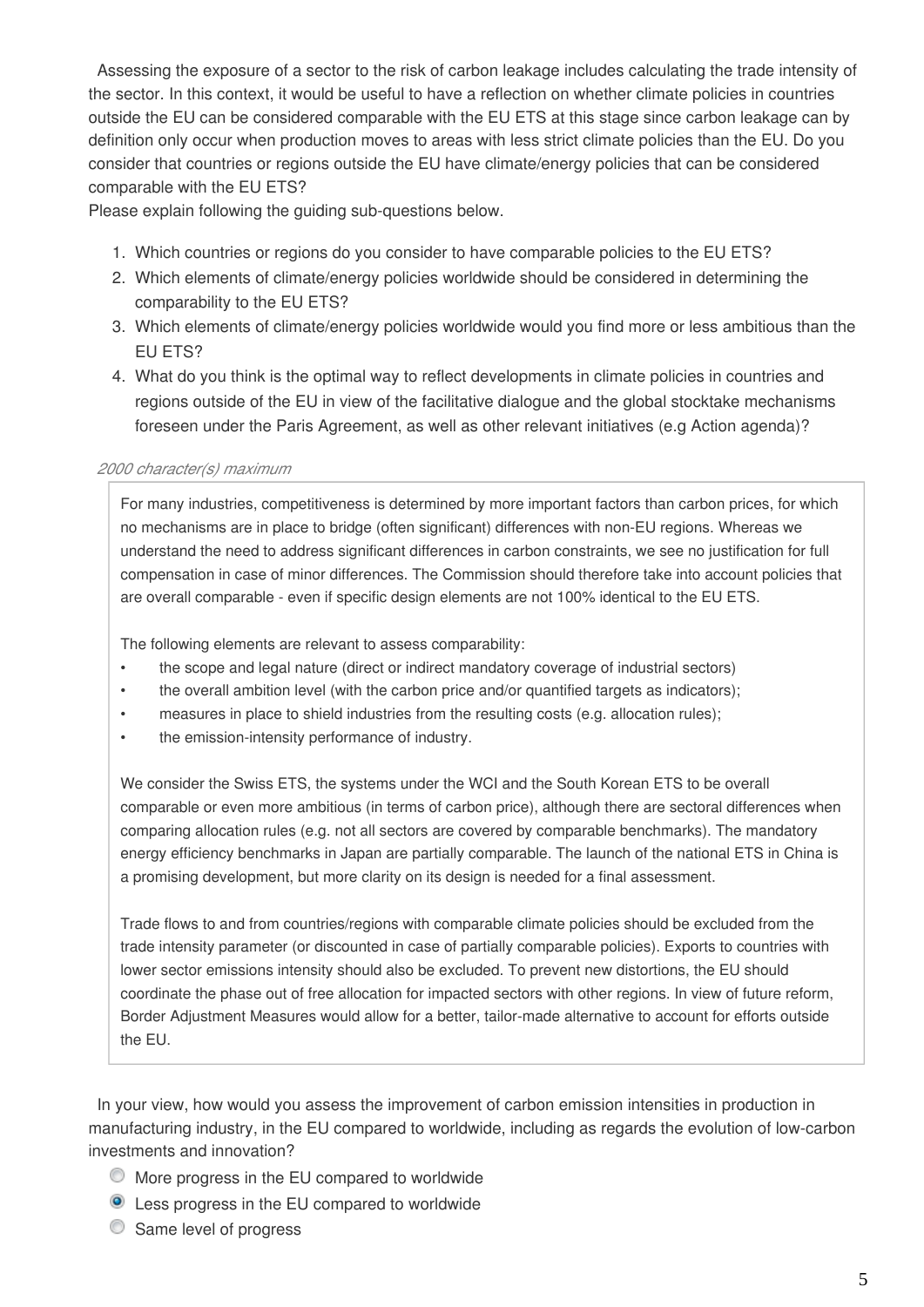### Please explain:

### *2000 character(s) maximum*

Our 'State of the EU ETS 2017' report has looked into the emission intensity of some of the major emitting sectors under the ETS, by comparing verified (=direct) emissions with production data. As data on production levels by ETS installations is unfortunately not publicly available, we've used data per NACE Rev2 code from the Eurostat database as an approximation. The results suggested that for several highly emitting sectors, the (direct) emission intensity has been flatlining since the start of phase 3. This is an indication that the EU ETS is not providing sufficient incentives to improve carbon efficiency nor to invest in new, low carbon installations in these sectors. Better data availability regarding the impact of the scope extension in 2013, production levels per installation under the EU ETS and a better mapping of NACE codes per installations would allow a more accurate analysis on a like-for-like basis to confirm (or adjust) this conclusion.

For most sectors we do not have comparable information on emission intensities in other parts of the world. Given the expansion of climate policies in several other industrialized regions (and the increasing ambition level under those policies, such as increasing floor prices), we would assume that the emission intensity is improving in those regions.

The cement industry is the only industry publishes global data on emissions and emissions intensity based on a common protocol developed under the CSI. The GNR database shows that the emission intensity of cementitious products in the EU has decreased steadily until 2011, but has flatlined since. In terms of gross emission intensity (including fossil emissions from Alternative Fuels such as waste stream) EU producers are now performing at a level comparable to the world average. In terms of net emission intensity (excluding fossil emissions from Alternative Fuels), the EU is still performing better as the world average.

The EU ETS Directive foresees the possibility for qualitative assessments of sectors in view of determining their exposure to the risk of carbon leakage. The criteria and the eligibility for these assessments are laid down in [the Directive](http://eur-lex.europa.eu/legal-content/EN/TXT/?uri=CELEX:52015PC0337). In order to ensure that such assessments are as robust, fair, transparent and equitable as the default assessments (where quantitative criteria and thresholds clearly indicate which sectors should be included in the carbon leakage list), what would you consider a good approach in terms of process? Please explain:

*2000 character(s) maximum*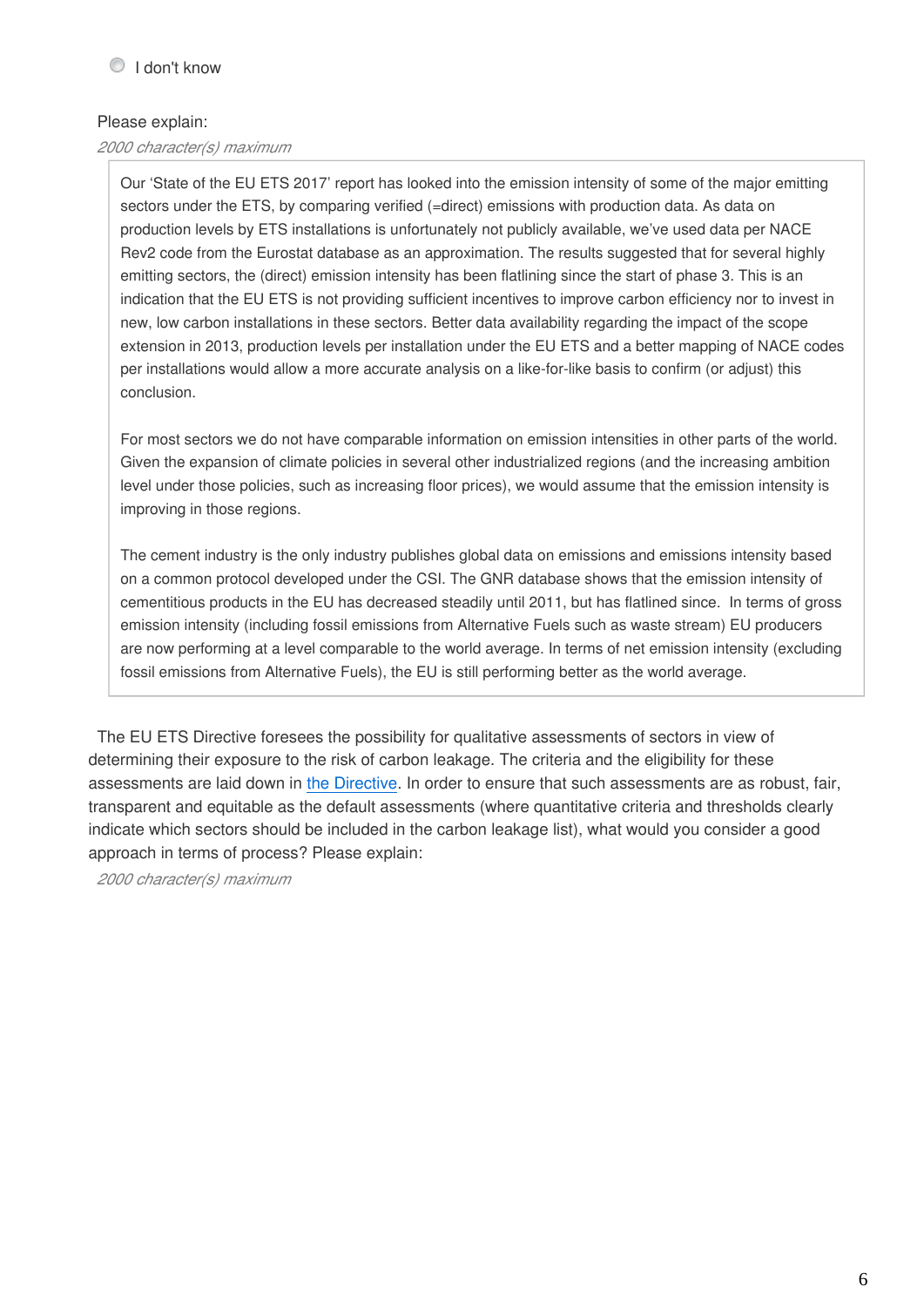The three-step approach as described in the 2013 study supporting the work on the 2014-2019 Carbon Leakage list provides a good framework. In line with this approach, the qualitative assessment should assess:

1) to what extent the sector concerned is impacted by the carbon cost emanating from the EU ETS;

2) the ability of a sector to pass through that carbon cost (see also below);

3) the extent to which cost passthrough would result in carbon leakage. For this, the Commission should assess the ability to absorb the carbon cost (based on profit margins) as well as product substitutability and the availability of lower-carbon substitutes. In case the cost passthrough would result in substitution by lowercarbon products, this should not be considered as a risk of carbon leakage. In that case it would be better not to provide free allocation for the higher-carbon product, and to incentivize/stimulate the use of the lowercarbon alternative through complementary policies such as product standards.

The assessment should also consider the reduction potential of a sector, based on Best Available Technologies rather than just Best-in-use Technologies. This can be done either in step 1 (to determine the carbon cost) or in step 3 (to determine the ability to absorb or avoid the carbon cost). When assessing the associated costs of reduction measures, the Commission should also take into account associated cost savings due to reduced energy or resource use, improved process efficiency, etc. ...

To increase transparency and allow public scrutiny, the Commission should consult all stakeholders during the assessment process. The final assessment framework as well as the detailed results of the sectors assessed should be made publicly available (see also above).

Which parameters would you consider as most relevant to assess the ability of a sector to pass through carbon costs into product prices beyond trade intensity? Please explain:

*1000 character(s) maximum*

We consider the following parameters to be relevant (without any views on their respective relative relevance):

• current trade intensity, tradability and transportability of the product (both in terms of technical feasibility as the associate cost of transport);

- market structure and bargaining power, including whether the producer is a price-setter or a price-taker;
- homogeneity of the product and product substitutability;

• the proportion of the possible carbon cost in case of non-carbon leakage status, compared to the overall production cost.

As mentioned above, not only the ability to pass through costs, but also the ability to absorb costs is relevant when assessing the risk of carbon leakage.

The EU ETS Directive foresees the possibility to assess products and sub-sectors rather than sectors in certain cases. The criteria, eligibility and level of assessment are laid down in [the Directive](http://eur-lex.europa.eu/legal-content/EN/TXT/?uri=CELEX:52015PC0337). In such cases of lower levels of disaggregation, there is no official publicly available data. In order to ensure that such assessments are as robust, fair, transparent and equitable as the default quantitative assessments, what would you consider as a good approach for assessment of products and sub-sectors? Please explain:

*2000 character(s) maximum*